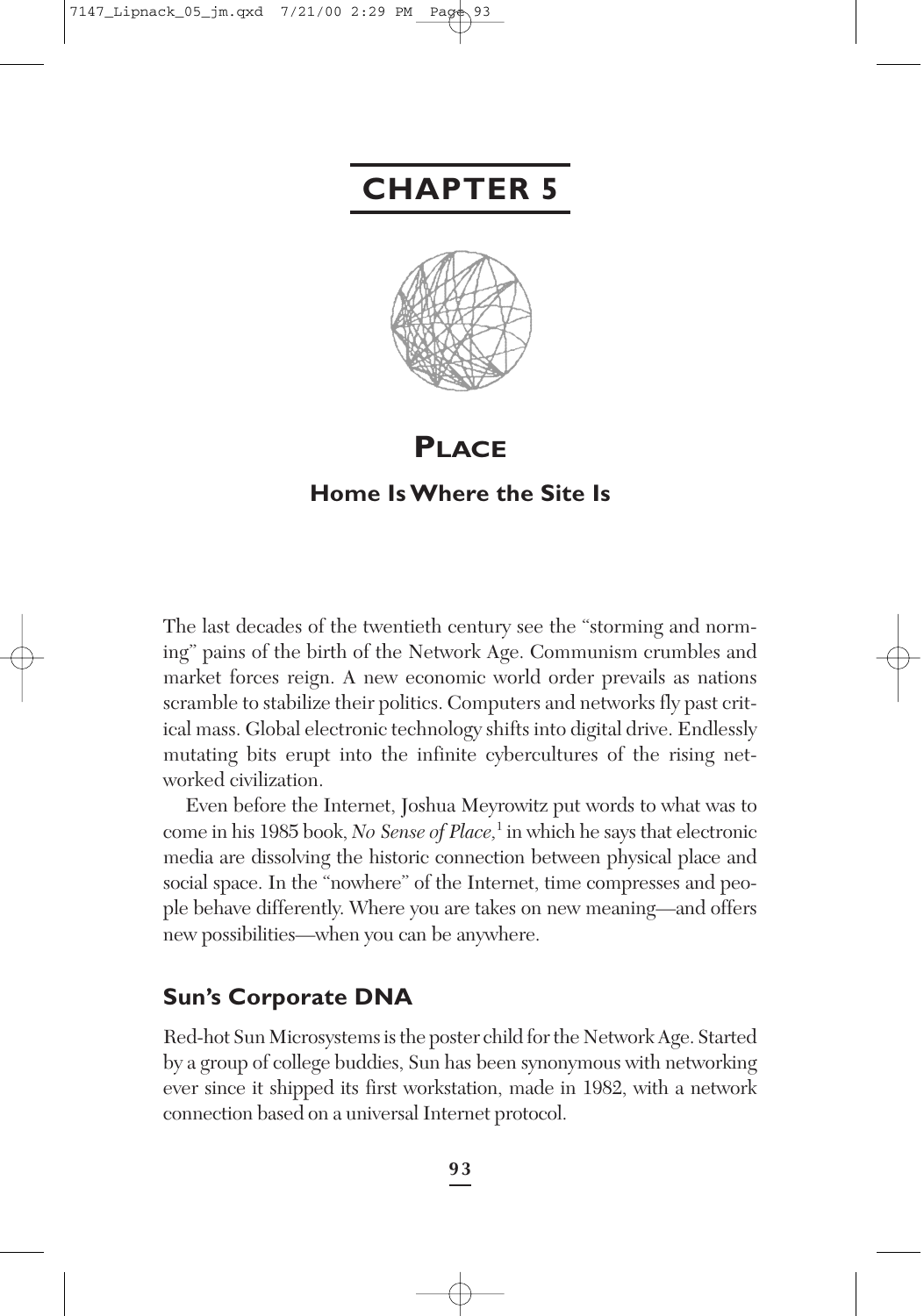The company begins the twenty-first century with major claims to Internet indispensability: Sun computers run four-fifths of Internet backbone traffic and more than half of Internet service providers.<sup>2</sup> Triple-digit increases in Sun's stock price followed by multiple stock splits and skyrocketing revenues with good profit margins indicate how the financial markets view Sun. The company deserves its ownership of the trademark tag line that many others paraphrase:

*"The Network is the Computer."*

On the economic green of Silicon Valley that Sun calls home, there's always room for improvement.

Ten years after helping found Sun, Scott McNealy, the CEO, convenes a series of annual meetings for his senior staff. He invites speakers from the companies he most admires—Federal Express's Fred Smith in 1993, Motorola's then-CEO Gary Tooker in 1994, and Xerox's then-CEO Paul Allaire in 1995. Their talks target teamwork and customer satisfaction as major improvement areas for Sun.

Tooker's message particularly resonates with McNealy. Pointing to how teams profoundly improve quality at Motorola,3 Tooker provides McNealy with the outlines of a model that Sun will follow. If Sun can apply its extraordinary technology strength to resolving its quality issues, Tooker suggests, it will have dramatic competitive advantage in the years ahead.

As a classic lean-and-mean company, Sun always has celebrated the independence and initiative of its individual engineers. Now, going it alone seems to have run its course. "The high-flying cowboy of Sun's culture doesn't work anymore," says John McEvoy, Western Area operations manager in Sun's Enterprise Services group. "We've grown too large. One person can't make it happen."

There always have been teams at Sun. It's natural for people to come together in teams to get their work done. What was about to happen at Sun, however, is new—the deliberate use of cross-boundary teams to tackle the company's most challenging issues. It would require ingenuity, delicacy, and a particular spin that can seduce Sun's freewheeling culture.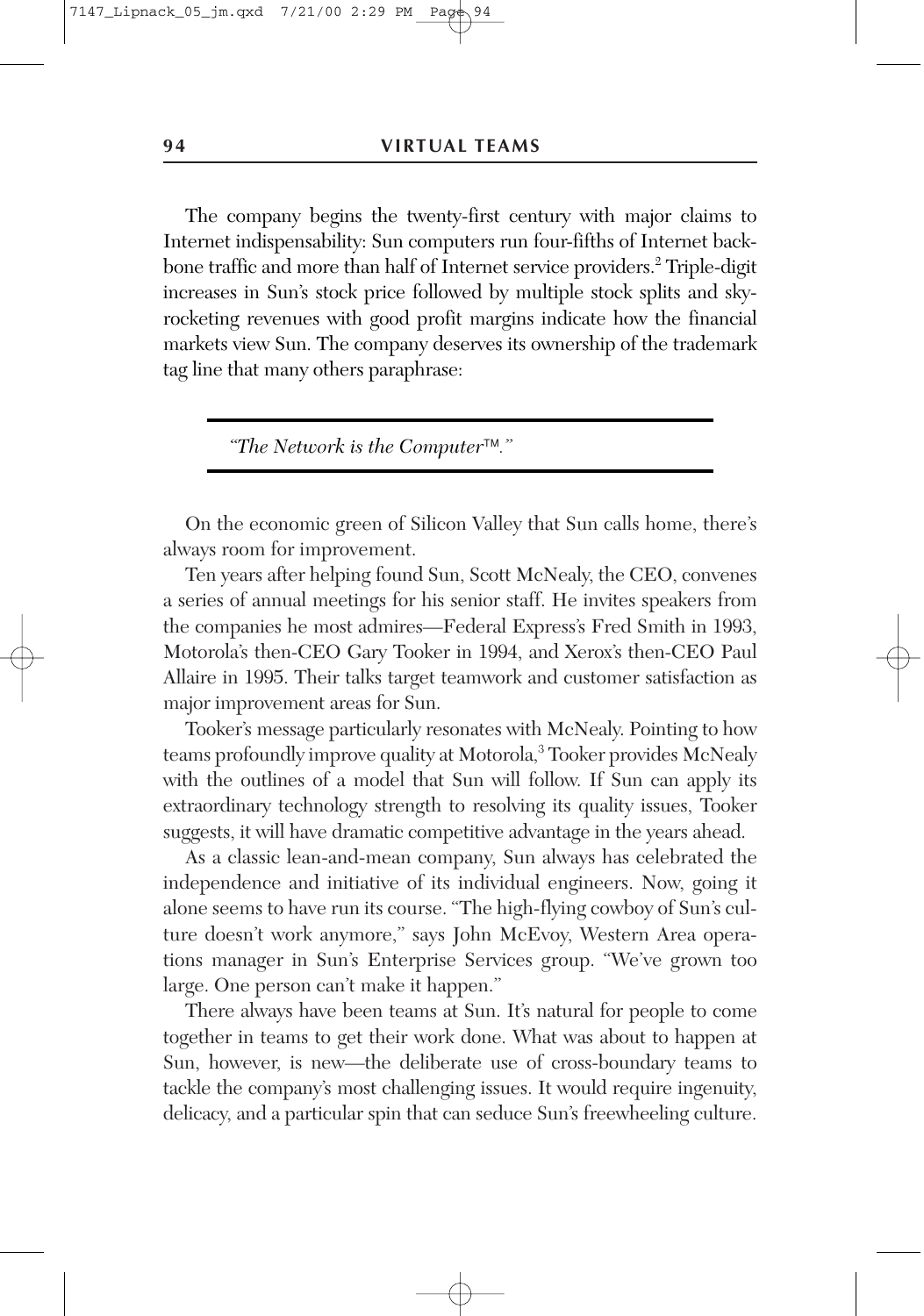Sun's strength is technology innovation. Jim Lynch, the company's vice president of corporate quality, points to Java, Sun's paradigm-shattering innovation that spun the web into a sea of dancing icons. Java delivers tiny chunks of "nimble, interactive"4 software across the Internet on an asneeded basis. Once released, Java became central to the company's offerings and the face of the Internet.5

"Java is not a technology idea that came about because we were improving processes," Lynch says. What became Java began in 1991 as a small offsite project whose purpose was to explore the next wave in computing. Propelled by a number of unexpected twists and turns over the next several years, the project eventually resulted in the release of Java source code on the Internet in 1995. If Sun is to deliberately create teams, it doesn't want to, cannot afford to, quell such creativity.

"It's extraordinarily complex when you're tampering constructively with a company's DNA," says Lynch, who takes on responsibility for SunTeams. "You have to be very careful."

#### *Virtual SunTeams*

Once McNealy and his staff decided to introduce teams, they moved quickly. In fall 1994, just a few months after Tooker's visit, McNealy and his staff met with leaders of Motorola's team effort. Motorola's widely admired model for teams proved particularly applicable to Sun, most especially because the two companies are in related industries. Five months later, Lynch got the go-ahead to launch SunTeams, which, since its 1995 start, has involved nearly a third of the company's workforce.

To kick things off, McNealy takes to the web waves on SWAN (Sun Wide Area Network). The company's vast computer network includes "WSUN Radio," not a traditional radio station, but rather an internal web site that transports all media—text, graphics, audio, and video. McNealy challenges people to enter a competition to solve the company's most vexing customer problems as fast as they can with small, cross-company "Sun-Teams." He proffers an appealing incentive: an all-expenses-paid weekend for members and significant others of the 16 finalist teams at a posh hotel in San Francisco. They'll compete for awards in the first annual "Sun-Teams Celebration."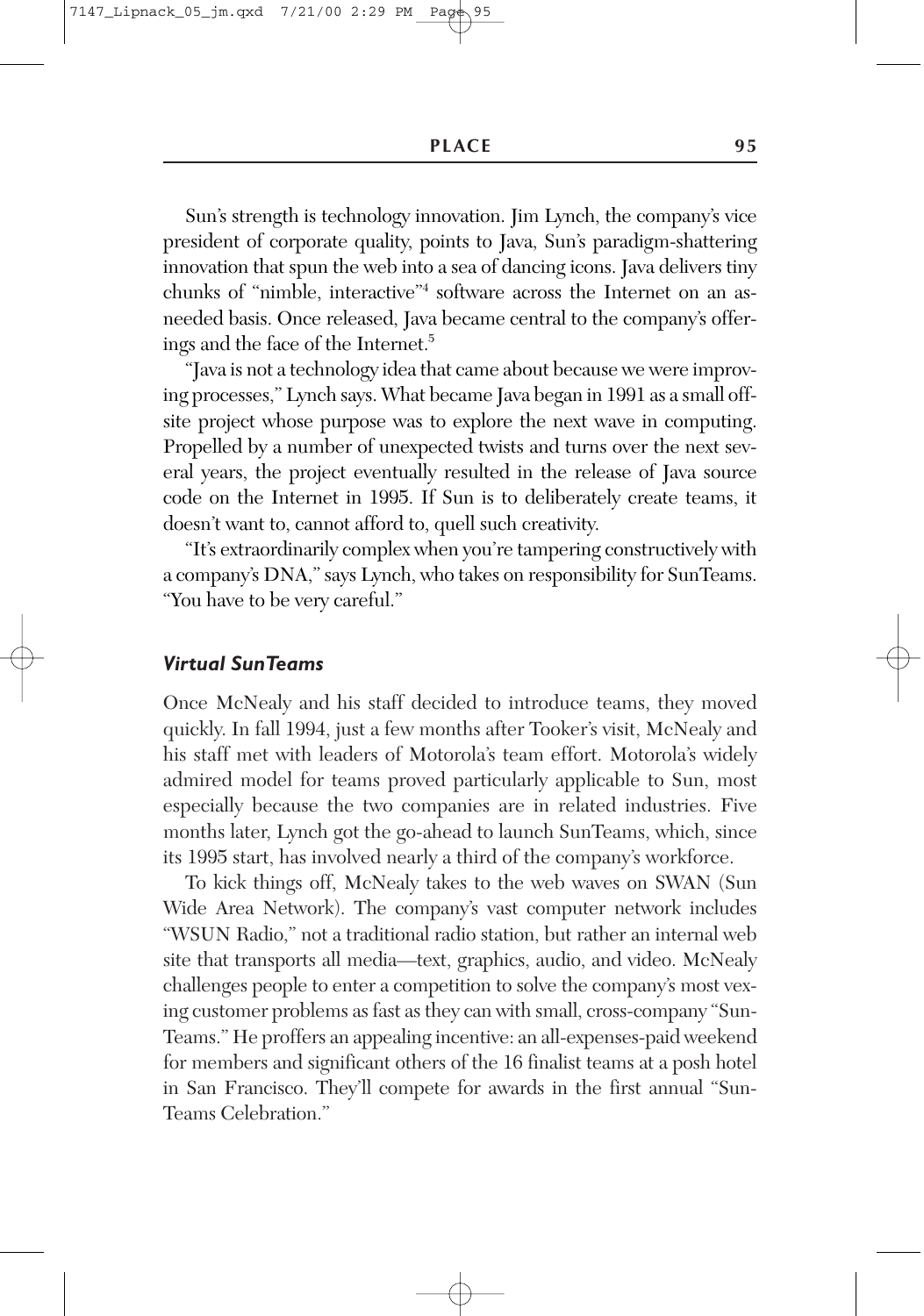McNealy succeeds in putting a Sun spin on teams—challenge, speed, and competition. Seventy-five teams sign up immediately.

To become a SunTeam, a group has to:

- Identify an important customer (whether external or internal) with a significant problem.
- Secure an executive sponsor.
- Agree to adhere to SunTeams' methodology.

By observing a common methodology, the teams work consistently, even though the content of their projects differs.

SunTeams' team architecture (its term), originally a blend of Motorola's and Xerox's team-building processes, continues to evolve, combining newer elements with even older ones. In 1999 McNealy decided to adapt Six Sigma, the breakthrough quality process made famous by its use at Motorola and GE, to Sun. Later that year, McNealy joined General Electric's board of directors coincident with that company's decision to bring e-commerce to all of its businesses. As a result, SunTeams is adapting GE's Six Sigma training approaches. In an interesting intertwining of corporate histories, GE obtained its original Six Sigma course—from Motorola, which initiated the process in 1987 and won the U.S. government's prestigious Malcolm Baldrige National Quality Award one year later.

With Six Sigma, statistically based methods are used to drive down defects in a process until the number reaches near perfection, or fewer than 3.4 imperfections per million cycles.

SunTeams is rising to the challenge. Since the late 1990s, SunTeams have solved more than a thousand significant customer-related issues, from availability (in other words, uptime) and eliminating what it calls customer "dissatisfiers" to redesigning internal processes and reporting systems. Calling SunTeams its "workhorse for addressing some of the company's key issues," the company credits the initiatives with saving millions of dollars per year.6

*All* of the teams—nearly a thousand since 1995—are virtual in some respect. Typically, team members are in different locations and time zones. In fact, they don't refer to their locations by their geographies; they call them *time zones* ("the AustralAsia time zone," for example). The teams,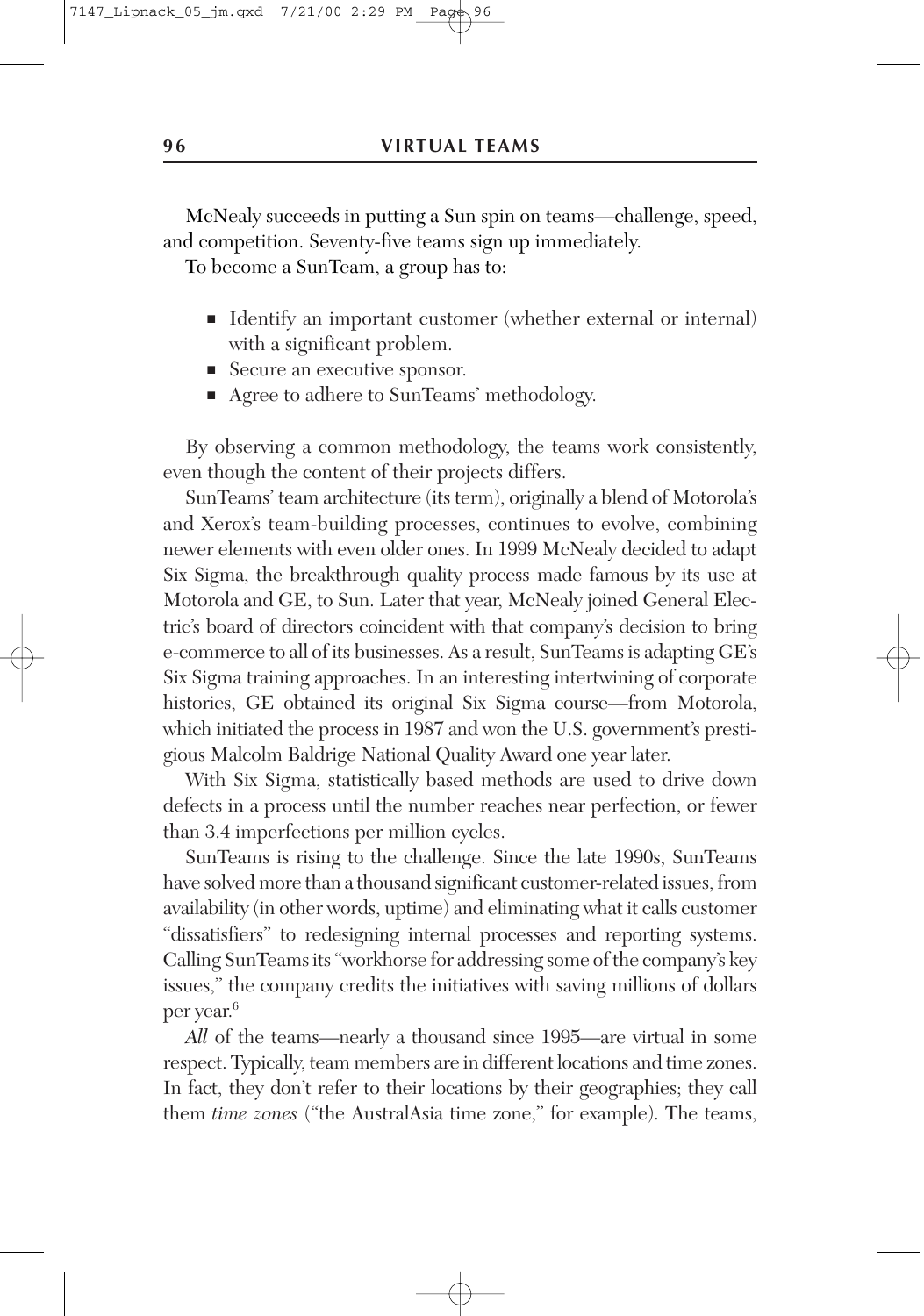usually about 10 to 15 in size, comprise specialists in areas relevant to the problem being solved. They frequently include people from outside the company—suppliers and customers are members of numerous teams.

A typical SunTeam comes about when someone proposes an idea to a few others; together, they register to become an official SunTeam, gaining resources, support, and visibility. They work together intensively for six to nine months, sometimes a year, in the context of their day jobs. It's not rare for a particular SunTeam to spawn its own children. In the story we're about to tell, a successful effort to solve a quite substantial customer problem gave birth to another, and 60 percent of the original team moved to the new one.

# *The Glass House Gang*

Sun needed to electrify its reflexes in responding to mission-critical customer problems, the result of what Lynch calls "time compaction." No one can afford to be down anymore. Uptime for Sun's customers is the difference between being *in* business and out of it completely.

We spoke to Lynch the day after the February 2000 hacker attack on a number of the Internet's most popular commercial sites. "Yahoo didn't have a business for six hours yesterday. When we sell a mission-critical system to Fidelity for its trading floor, for example, and it goes down, that's a major hit to Fidelity's business, causing a major reduction in its revenue, impeding them and their customers from doing business. When eBay or Yahoo's systems go down, they are 'out' of business."

So the Time-Based Notification team came together and set its purpose: to create a "reliable automated customer problem escalation process" for one of Sun's critical products. In 17 months' time, the SunTeam of 25 people significantly reduced the response time to report a mission-critical problem.7

Before the team's work, customer problems were escalated on a case-bycase basis. A "time-based notification system" would eliminate the vagaries of handling each problem idiosyncratically.

If a major customer like eBay or Amazon goes down, Sun now escalates the problem hourly. "No one has to watch the clock," says John McEvoy, the team's leader. "It's all automated. Customers like it. Each request starts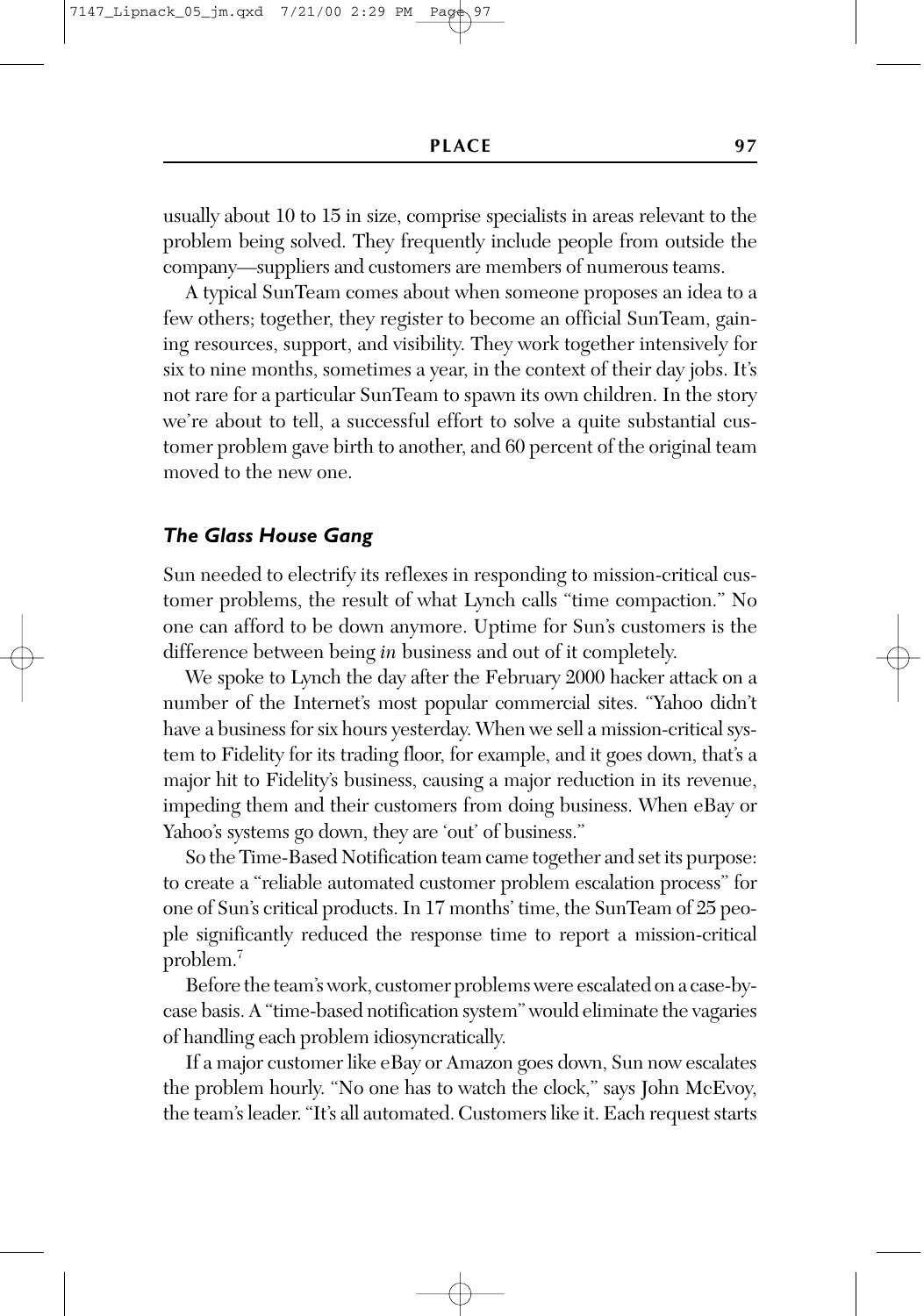an hourly paging process. Every 60 minutes we apply increasing levels of management and technical resources against the problem."

McEvoy says the automated process "gets them involved as a real team effort. It eliminates one or two people on site who say, 'Give me another 10 minutes and I'll have the problem solved' and then it's another 10 minutes."

This SunTeam brings together people from five major Sun organizations in nearly a dozen locations. They meet face-to-face three times during the year, once at the beginning to build trust and agreement on how they will work, then twice more at key review points. Subteams split off to tackle pieces of the problem.

They meet on the phone for at least an hour or two every other week. In between the conference calls, they use e-mail, one-on-one phone calls, and Show-Me, Sun's homegrown e-whiteboard program. All of their work is posted to their common web site that serves as home base for the team as it creates its web-based tool, WebEsc (as in web escalation).

Ed Hoff, leader for the team's follow-on effort, cites three reasons why the project works: the high trust level of team members; "significant confidence from senior management"; and the project being "driven at mid-management, which made it more grassroots."

The project proved so successful that the team sent 26 people to its successor, the Glass House Gang. (The Glass House is how computer people refer to the high-powered computing systems so delicate that they live behind glass walls.) Their task is to extend the escalation process to the rest of Sun's mission-critical products.

Even before the Glass House finishes its work, Sun is using virtual teams to monitor critical customer accounts.

"We design our products to be used under particular loads," Lynch explains, "and they're getting pinged<sup>8</sup> [computer talk for being contacted] millions of times a day. Failure, regardless of the source, is usually horribly complex. No one single person at Sun knows how to solve the problem when a major account goes down. This is the ground zero example. We have to put a team of people to work on the account, drawing on services and engineers all through a sequenced escalation process." Virtual teams lie at the heart of Sun's success.

The era is over when customers wait several days before a senior Sun person knows about their problems. Thrice weekly, the company's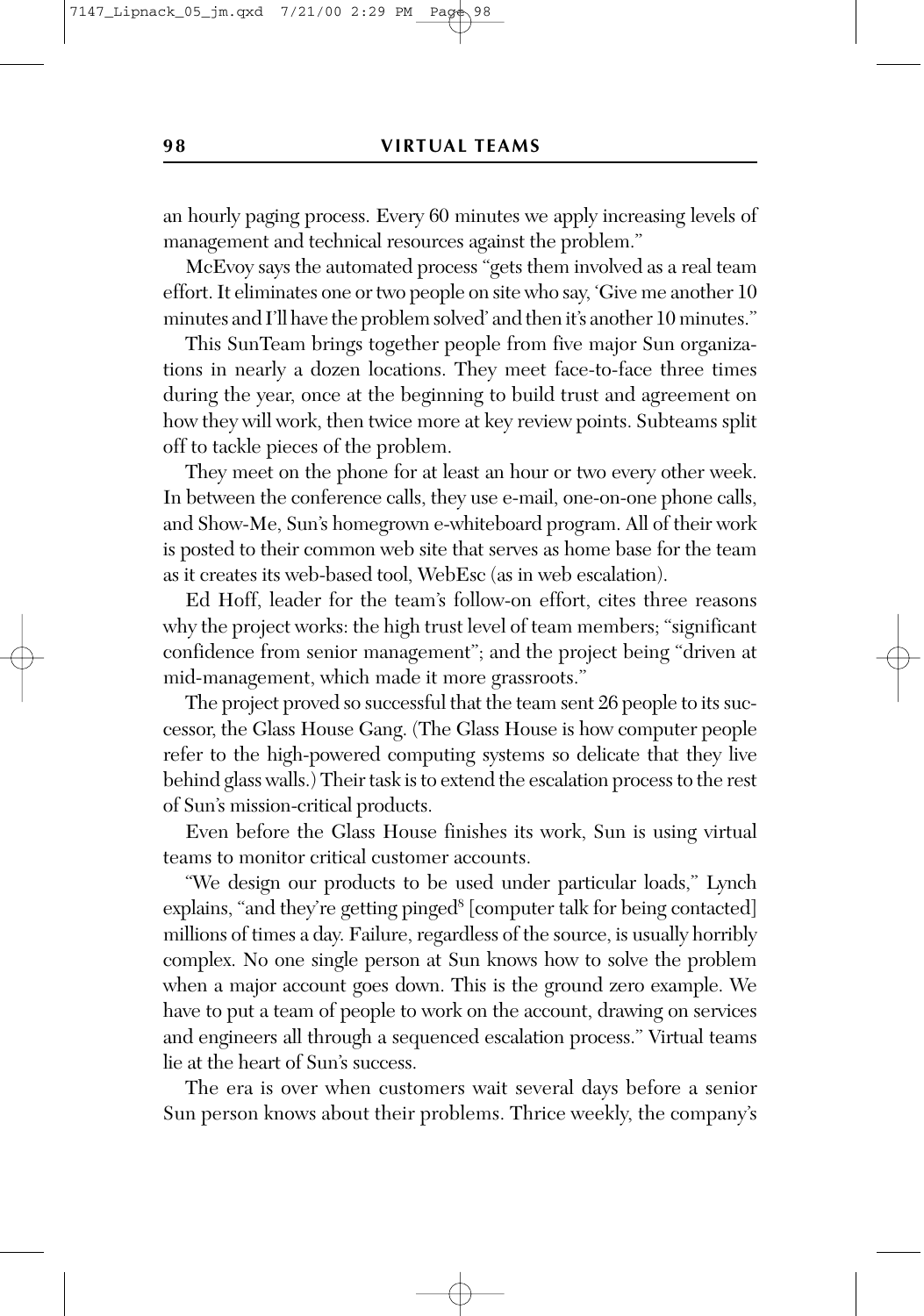president and chief operating officer, Ed Zander, convenes a conference call with his staff. "Scott [McNealy] joins most of the time, and we go account by account for 20 to 30 minutes, looking at our most urgent and highest-priority customer issues," Lynch says describing how he begins his day. "We're solving problems faster and learning where we need to make process investments. Do we intend to do this forever? No, but we're doing this as an experiment to increase customer availability."

This, too, is a virtual team, with people calling in from wherever they are, Lynch says. "Ed can be in Barcelona, Scott's in New York, some are in California, and at 8 A.M. Pacific time, we all are on." And the solution depends on virtual teams. "We have to bring headquarters and the field together to get them [customers] backup."

Lynch picked up the idea from Cisco. Every night at 10 P.M. Pacific time except Saturday, Cisco's CEO John Chambers receives a report on a handful of the most important problem accounts. The two companies have strong ties; their products are complementary, providing the basic infrastructure for Unix-based networking, and Cisco's chief technology officer, Judith Estrin, sits on Sun's board.

"We've clearly established culturally that proactive effective teams are far better than individual heroics, and we have the infrastructure to go with it. The challenge is to expand the footprint of teams in the midst of the incredible transition going on," Lynch says.

#### *Finance Net*

Daniel Poon's cell phone rings at 5 A.M. in Hong Kong, waking him up. He's ready to talk about SunREVs, the team he leads. "The reason we were chosen to talk to you is that we're the most virtual SunTeam." His team has people in AustralAsia (one word at Sun), the United States, Hong Kong, Korea, Singapore, Taiwan, China, Australia, and Latin America. Therein lies the problem: Sun's salespeople, who are very virtual (they operate in many time zones), need accurate, timely financial information.

"They ring up finance and finance says, 'Give us a week or two weeks, we're doing a close,' " Poon reports. So his team sets out to solve this and other problems, including what he describes as the "Can you just plop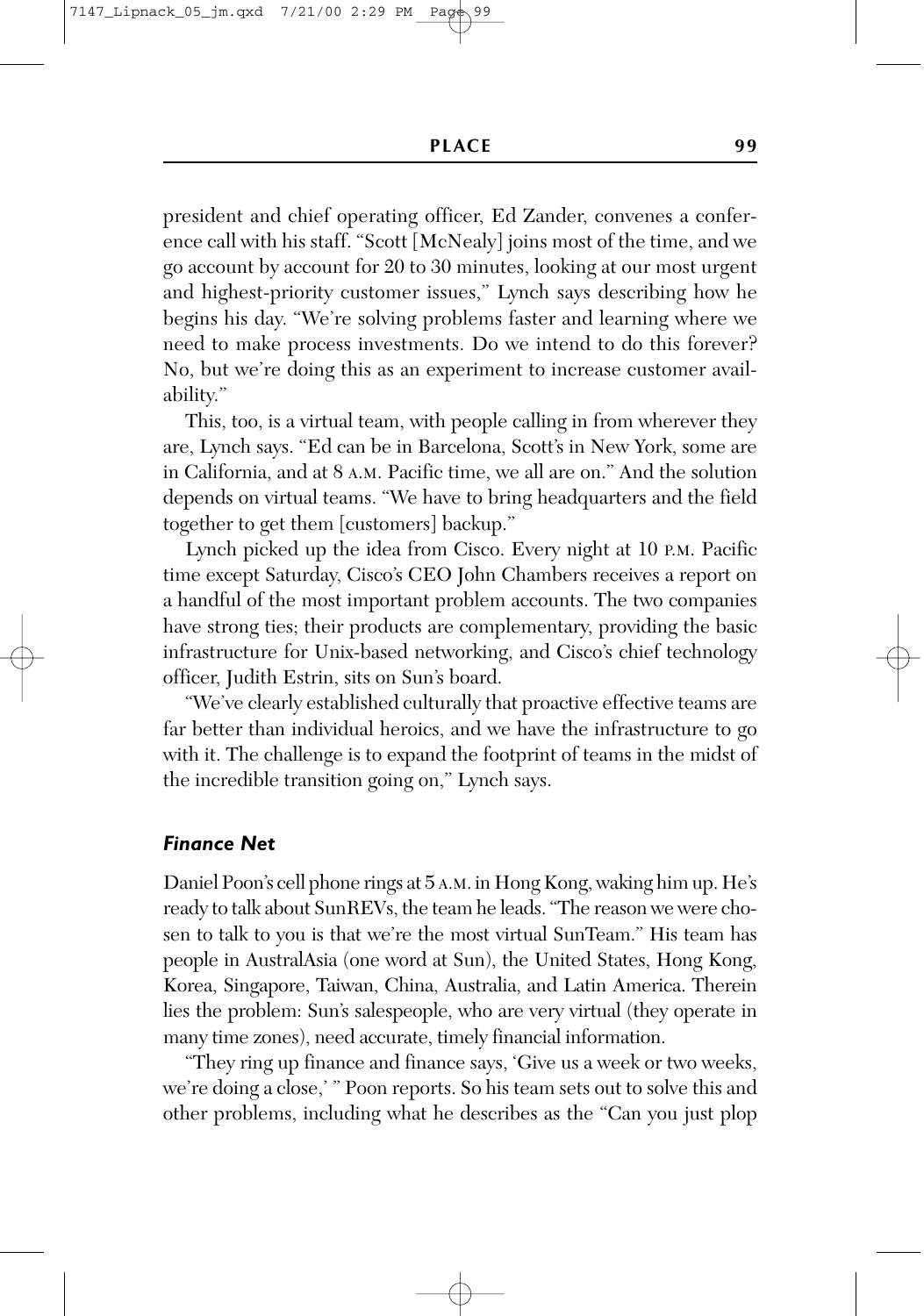this in?" problem. Many solutions get pushed down from corporate, but one size does not fit all.

So Poon and his colleagues grow the project from one that originally was managed locally in Australia, spreading it throughout Sun. The idea is to create the standard reporting system to support management throughout the company, right up and across to McNealy and his team. "That's pretty good," Poon says humbly.

A small group of about five do the conceptual design. When Sun-Teams anointed the local Sydney project, the team was 10 strong. Another ring of 20 became involved when management changed, followed by another 50 or so analysts, finance and sales executives, and vice presidents. In its first release the product has 300 users, a rather large virtual team of its own, along with its own user community. "I've been getting calls in the past two days about how it can be used in different contexts," Poon reports.

The project's beginning is classic Sun. It started out taking a third of Poon's time, then grew to three-quarters of his time while extending into other people's time. "It was very hard," he laments, "because it was grassroots and we didn't have the money to do it. We lived off an allowance from month to month and a programmer on a monthly basis." Then the idea of a web-enabled solution became very popular, helped by an e-mail from Scott McNealy himself. "He wrote to my boss and said, 'I don't want any more e-mail attachments. Give me a URL that I can access anytime, anywhere with reliability and accessibility. We're preaching this to our customers.'"

In short, SunREV dynamically reports the company's numbers on the web. It's the *place* where Sun's financial picture exists in the aggregate. The team worked for a year, never meeting face-to-face until six months into the project. Like other successful virtual teams, they communicate extensively via conference calls, e-mail, and shared web sites. Poon points out that his team doesn't have revenue management skills (the content of the project) but it does have information technology expertise. Trust is built on faith in one another's expertise and the benefit everyone involved can derive.

Of the 19 teams competing at the 1999 SunTeams celebration where SunREV appears, it alone receives the platinum award.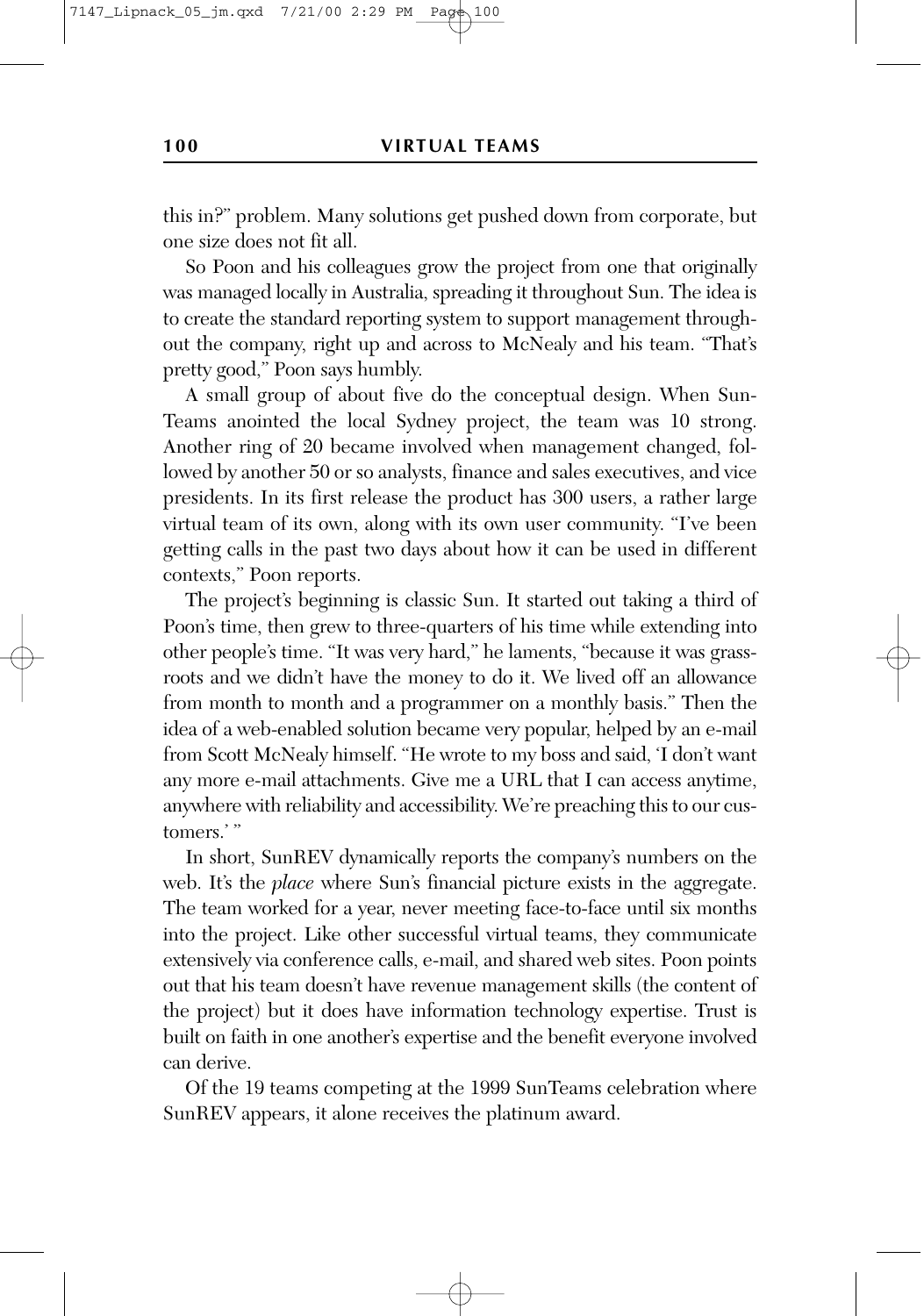# *"We've Done Away with Paper"*

Three aspects of Sun's virtual team program merit study by other companies because they are beacons of virtual team success: sponsorship, preparation, and infrastructure.

> *First, Sun insists that every team have an executive sponsor.*

Sun did this one right from the start, encouraging employees to introduce the idea to the senior executives, who committed from the beginning and have stayed involved. McNealy's senior team members serve as the judges for the San Francisco finals each year, and they have adopted greater teamwork among themselves. To ensure ongoing involvement, each SunTeam has to recruit an executive sponsor whose role can be as simple as approving travel budgets, which can become an issue when people on the same team are working for different bosses.

> *Second, Sun prepares carefully for the SunTeam launch while leaving room for a great deal of flexibility and creativity.*

Unfortunately, many companies decide to move to teams without a great deal of forethought. An edict comes down from on high to "form teams," with no supporting guidelines or resources. Alternatively, a company launches its team initiative with so much bureaucratic baggage that the effort is stillborn before it begins.

While Sun has put some basic processes in place, teams can be creative. This means that each team is free to develop its own agenda and schedule while also holding administrative overhead to a minimum. When teams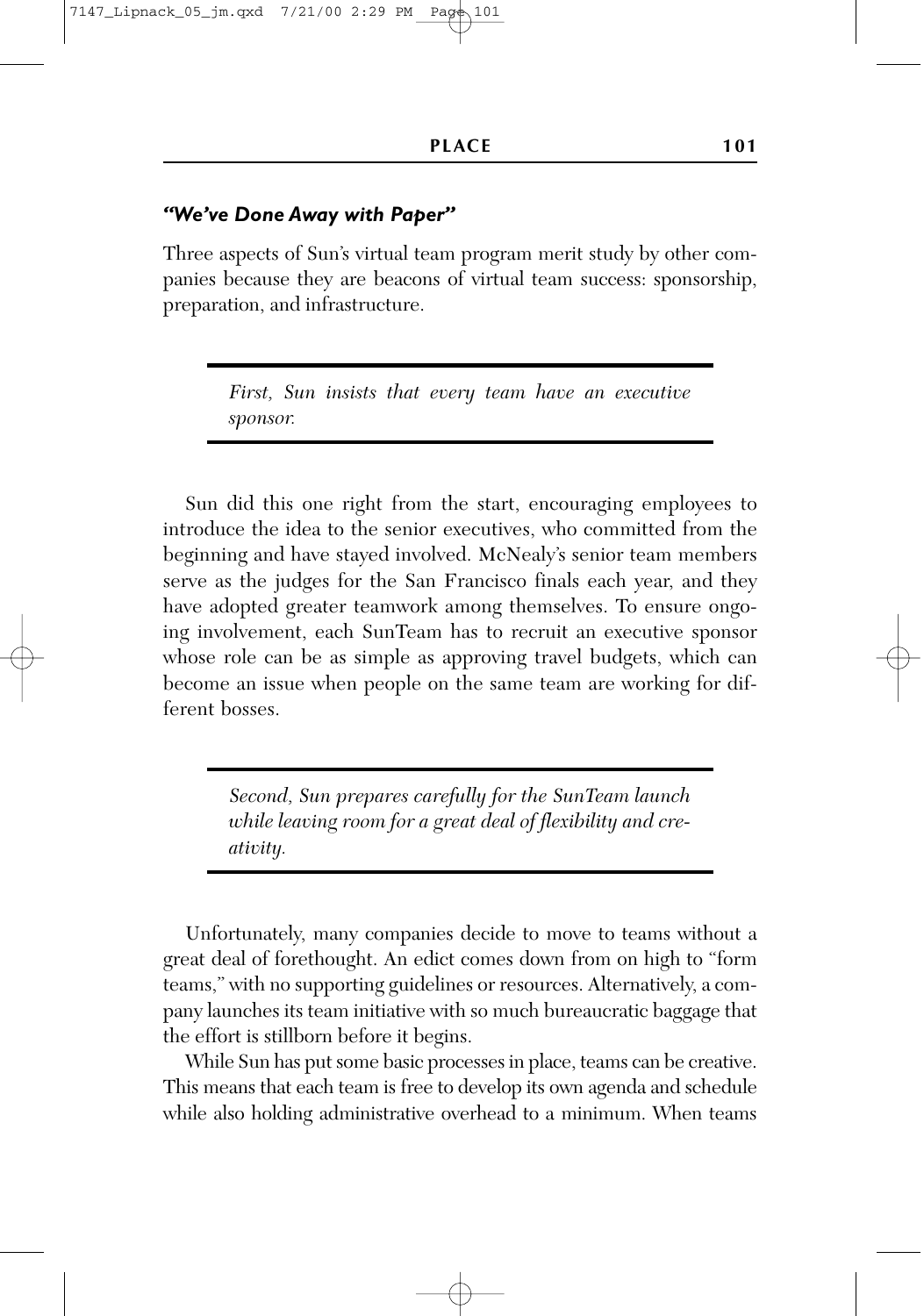experience unanticipated conflicts, they quickly resolve them themselves with guidance from the team sponsors.

> *Third, Sun has the collaborative technology infrastructure to support a large number of virtual teams.*

Sun has been a boundary-crossing e-mail culture since it began in the early 1980s. An Internet original, Sun built a culture where people have long used e-mail the way other companies use the phone.

Possibly connecting the world's largest intranet in terms of numbers of web servers, SunWeb did not even exist in 1994. Virtually everything of value at Sun is on the web. At Sun, the web is the place.

# **Moving from Place to Place**

"If you want to change an organization, the best lever is to change how it communicates," says W. R. "Bert" Sutherland, for many years director of SunLabs, the company's research and development group. "The big change of our time is what engineers call the 'time constant.' You can go around the globe in a matter of a few seconds in e-mail; the postal service takes days or weeks; in the windjammer days, it took months. A phone call is instantaneous if I can get through. E-mail is fast but not instantaneous and you don't need the recipient's attention. Different communication styles lead to different organizations."9

While organizations can increase their effectiveness enormously with the smart use of technology, heed what we have heard repeatedly from our on-the-ground virtual team experts: "It's 90 percent people and 10 percent technology." Social factors above all derail the development of many virtual teams. Understanding the new social geography of media, as Sun is doing, provides a powerful advantage in constructing productive virtual work places.

Increased access to information is a primary driver of change from hierarchy-bureaucracy to networks. Virtual teams depend upon the open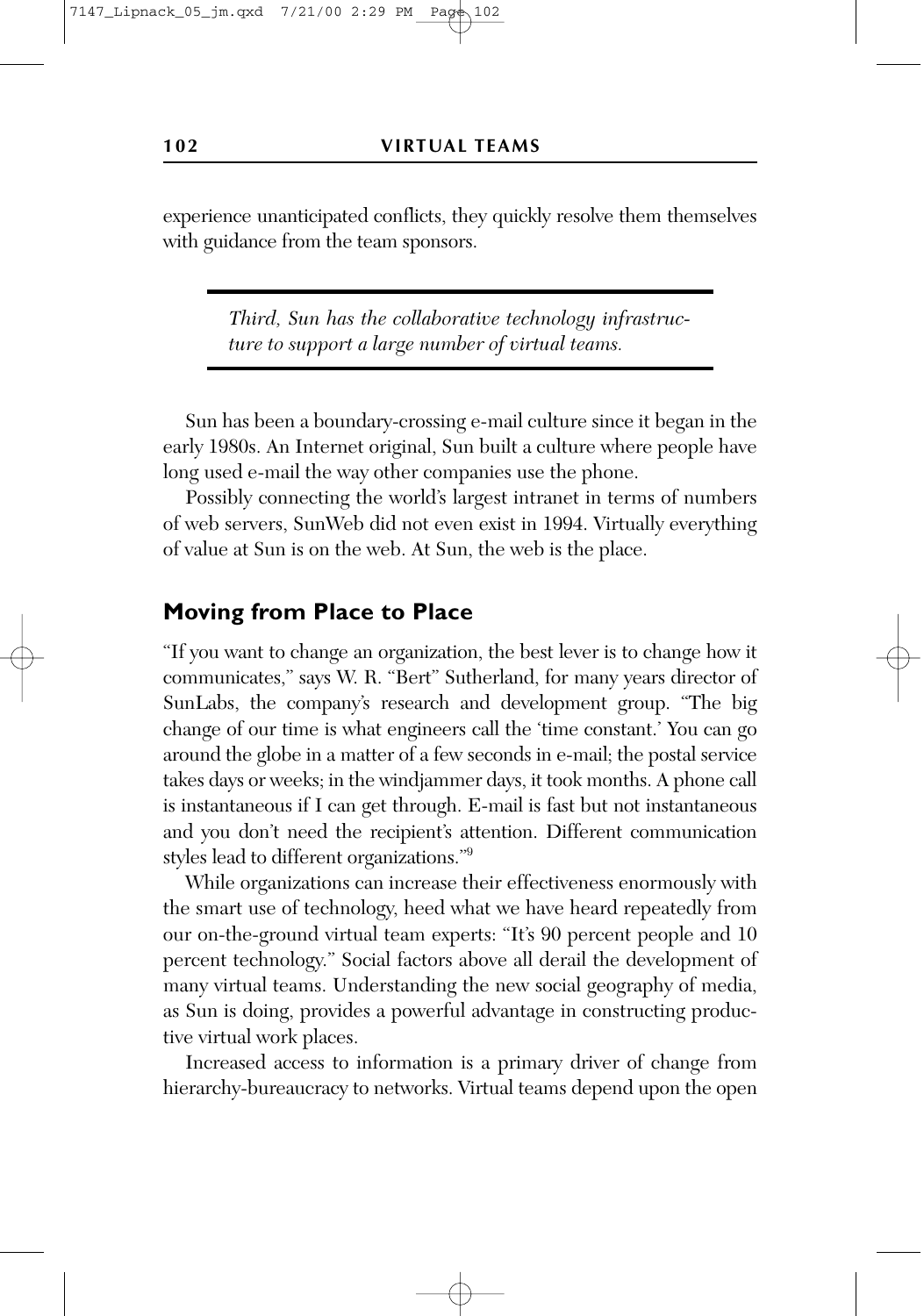exchange of information, both internally and externally. Still, there is a danger here.

*Absolute openness will absolutely kill virtual teams.*

As more information becomes more public, privacy becomes more precious. If all of its information and communications are public to everyone all the time, a virtual team will

- Have more difficulty creating its identity.
- Bypass critical needs for socialization.
- Remove essential supports for authority.

Issues of what is public, what is private, what is open, and what needs to be secure are central to virtual teams. In particular, these issues impact the design and development of cyberplaces, the true homes of fully realized virtual teams.

# *The Play Is the Thing*

*No Sense of Place,*<sup>10</sup> Joshua Meyrowitz's breakthrough book, explores how electronic media displace our notions of what it means to be present, thus causing dislocations in our social behavior. The essential message of the book is that electronic media are dissolving the historic connection between physical place and social place.

Meyrowitz brings together the ideas of sociologist Erving Goffman, who conceptualized how social settings influence roles, with the mindpopping work of Marshall McLuhan, who describes media as extensions of the senses. Communications technology sets the stage for a whole new roster of roles as place expands into the ether.

Goffman says each role has two sides. Using the metaphor of a play, he describes the role as presenting its public face to the audience and its private face backstage, where the actors and director develop, rehearse,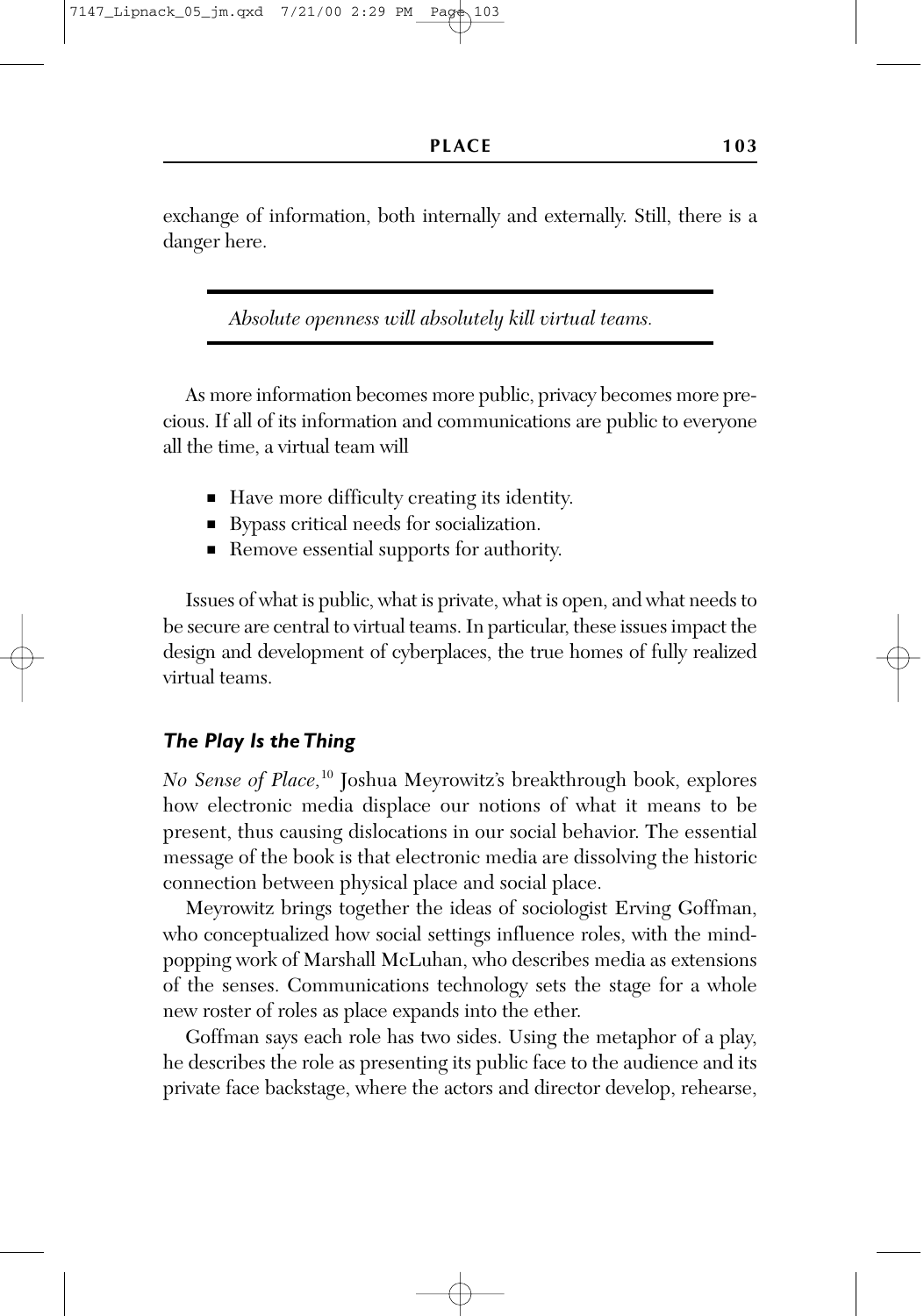and discuss performances. Historically, belonging to a group means being able to go backstage. New people socialize into the group through their gradual introduction to the backstage. There they gain inside information. Promotion in a hierarchy means moving to ever more exclusive and private places.

Since time and place historically have been coincident, Goffman simply assumes the obvious, that groups communicate primarily face-toface. Until now, the more subtle relationship between physical space and social effect has been obscured.

"It is not the physical setting itself that determines the nature of the interaction, but the patterns of information flow," Meyrowitz writes. If the social setting is an information system, then new media dramatically change the roles people play in how "groupness" is achieved. He places roles in three categories essential to virtual teams:

- Identity
- Socialization
- Rank

# *Identity*

For the team to have its own unique sense of *identity,* its physical location matters less than its "shared but secret information." Members have access to this privileged information where and when the group gathers, providing them with a core sense of belonging. Such information separates members ("us") from others ("them") who do not have the same access. Backstage, the team discusses options, resolves conflicts, and makes decisions.

Suddenly, in the electronic era, people no longer must gather in physical places to "belong." Virtual teams tend to have very porous boundaries and may have little or no backstage. As private group places become public ones, group identity, an elusive quality hard enough to establish in the virtual world, blurs.

#### *Socialization*

New people become members of a group through "controlled access to group information," the formal and informal processes of *socialization.* Orientation and training are formal processes of socialization, while hints,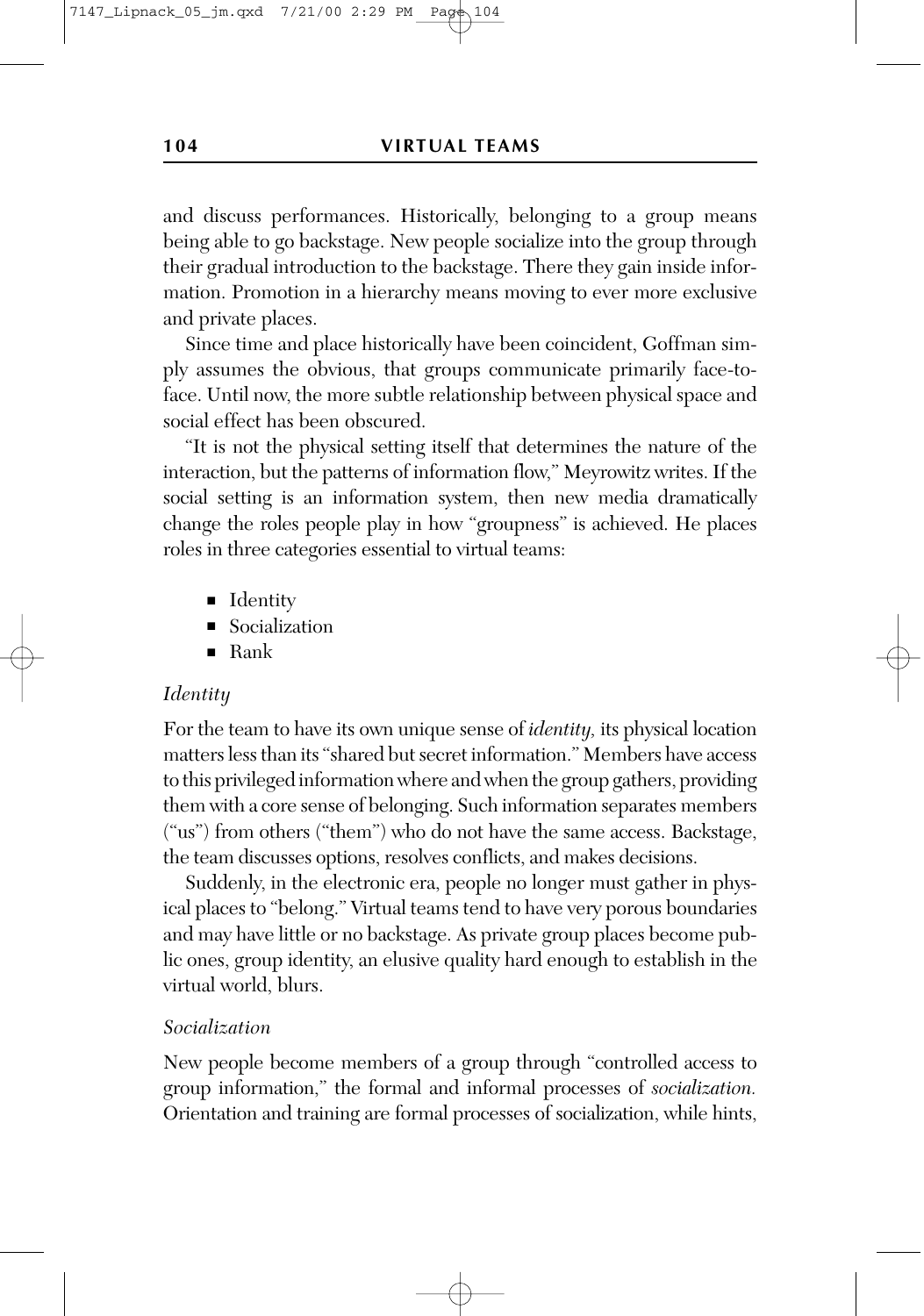tips, and suggestions convey crucial "how it's done" knowledge informally. People grow into groups over time. When access to a physical place governs availability of information, the whole group can watch as new members transition into full participants through their rites of passage.

Since it is physically impossible to be in two places at once in the faceto-face world, access to new places also used to mean that you had to leave old places behind. The electronic era suspends the Newtonian laws of motion. In cyberspace, people do not have to desert old places in order to access new ones. You can simultaneously be in numerous online places, joining new groups while weaning yourself from old ones.

You even can have parallel-process interactions: Attend your team's meetings by videoconference, push mute and take a phone call, check your e-mail, and talk to someone who walks into the room. Where, exactly, are you during the meeting—or are you dipping in and out of multiple meetings simultaneously? Far fetched? How often have you checked your e-mail while on a conference call?

Meta Greenberg, an organization development professional, reports on just how far people have taken the idea of multiple presence. "I have two clients at a telecommunications company who made a tape of 'ums and 'ahs,' rustling papers in the background. Then after a few hours on a long boring con call, they started the tape, left the room, and no one realized what happened. Boring meetings will not be cured just because they're not face-to-face. If anything, sabotage gets even more intriguing."11

As physical places give way to virtual ones, new members can instantly gain access to all of the group's information. Not surprisingly, traditional patterns of socialization are collapsing as transition stages become more difficult to discern.

#### *Rank*

According to tradition, *authority* depends heavily on access to exclusive places that house special knowledge. Elite clubs are obvious locales that demonstrate the power that comes with place. University libraries are another; if you belong to a particular academic club, you have access to its special knowledge that can literally make you an *authority* on a subject.

Indeed, the higher the group is in the hierarchy, the more these socially remote places convey a sense of "mystery and mystification."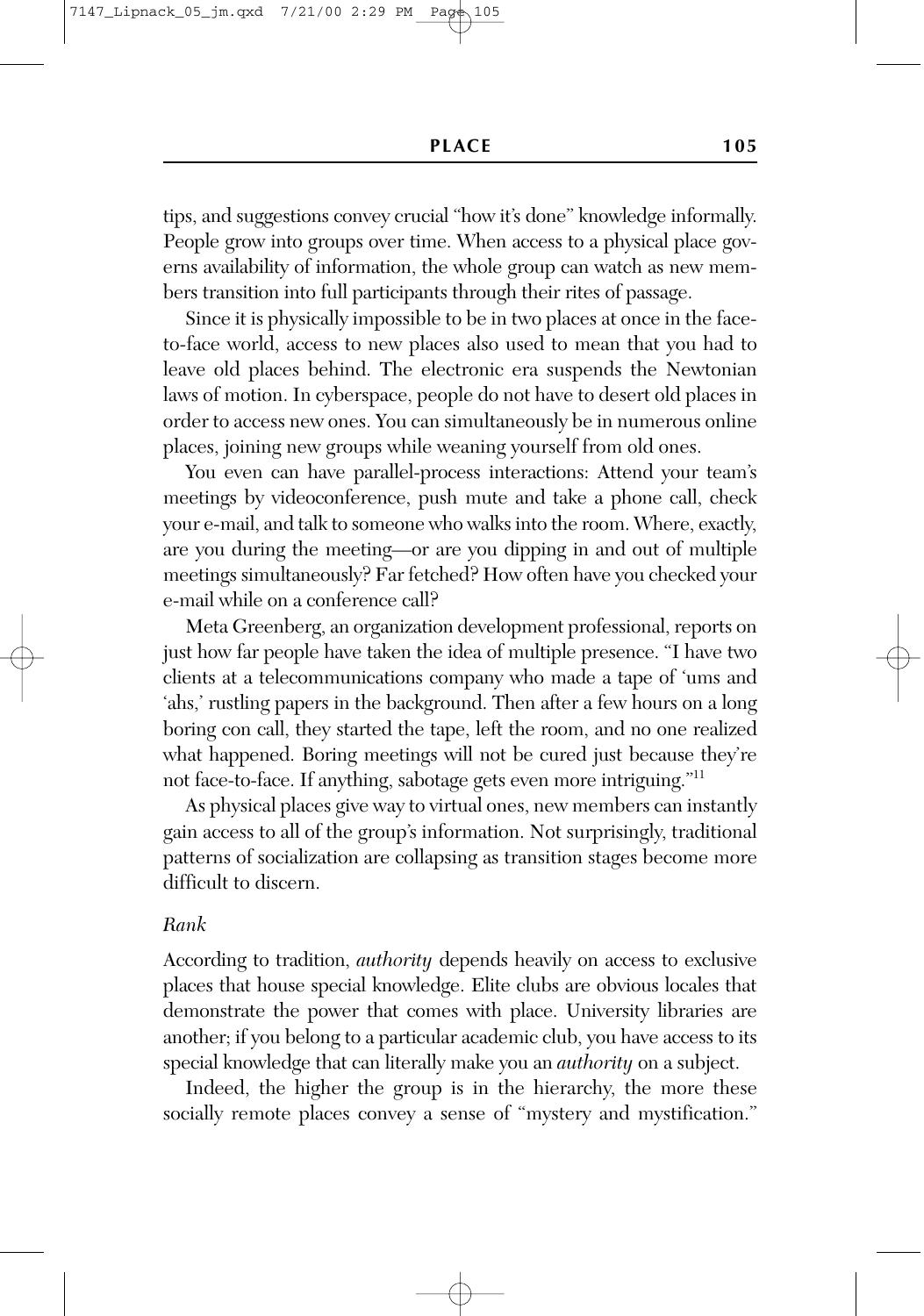Inaccessibility is a measure of status (or lack thereof). Members jealously guard backstage areas and carefully script performances.

Since the nomadic era, new media have increased the ability of leaders to segregate and isolate information systems. The consequence is that they extend their control. Here again, the electronic era is challenging these bastions of privilege. While it still may cost many thousands of dollars to join the country club, you need only pay your monthly Internet provider fee to enter into conversation with countless numbers of experts anywhere in the world.

Likewise, anyone with a connection to the net and a web browser now can visit thousands of university library home pages without ever registering for a single university course. Yet if that same person shows up at one of these libraries without an official identification card, access would likely be denied.

Another irony of the electronic era is that an anti-status symbol of the past is now an important tool to sustain authority in the future. Typing, once considered the province of the hired help, is a key skill in the electronic world. The effect of broader access to once-exclusive information has been felt nowhere more profoundly than in the upper ranks of hierarchy.

#### *"Under Construction"*

Privacy, an archaic feature of groups, remains essential for virtual teams.

*Privacy complements openness as individuality complements group cooperation.*

In general, virtual teams face more hurdles in establishing their identities than do colocated ones. Shared, exclusive information is one way that a team develops a strong identity. For many groups, privacy is essential. Such is the case with Buckman Labs' (see Chapter 3, "Teams") online research and development discussion area, where patentable products are under development. Privacy is critical.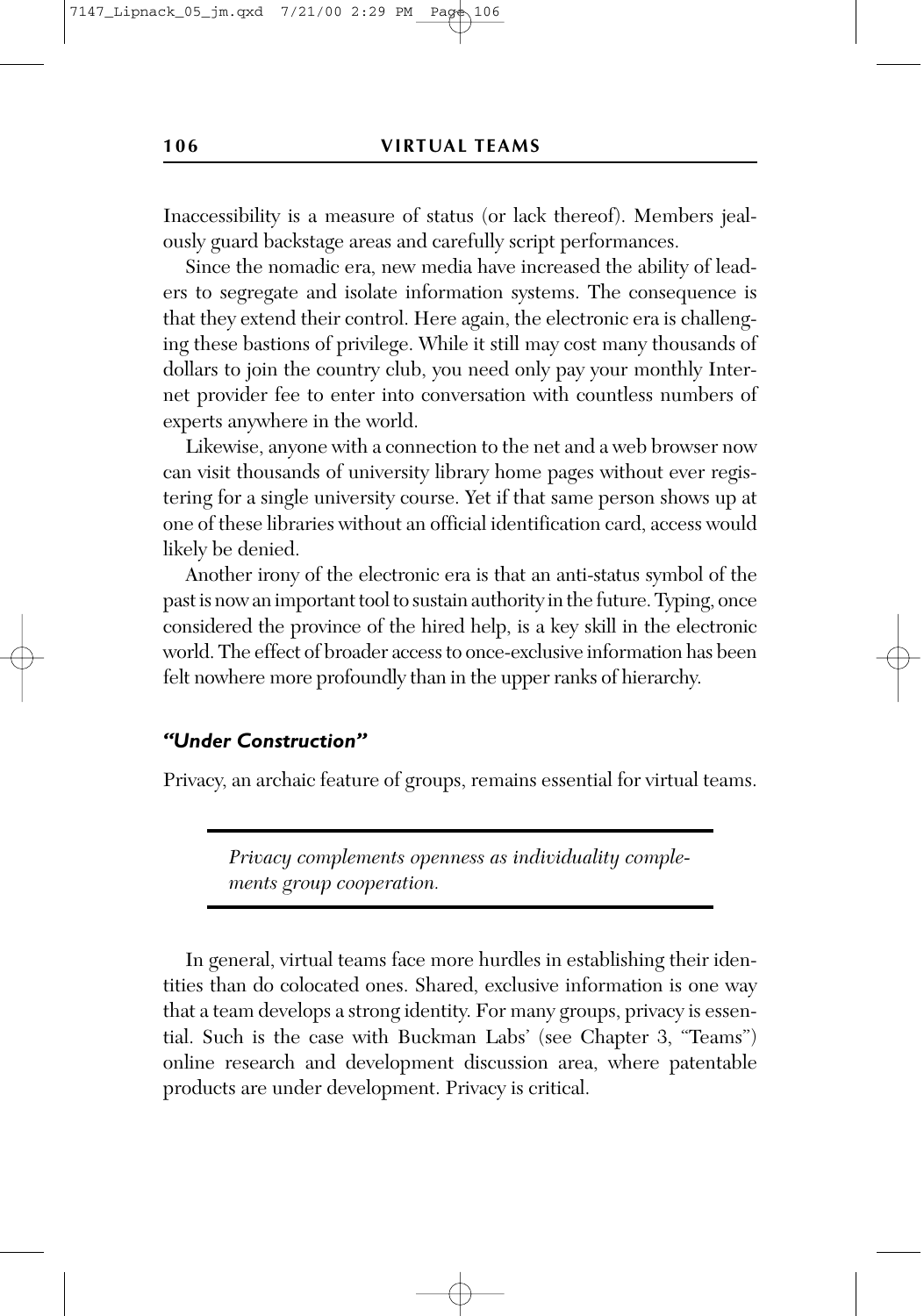Corporate borders secure the absolute need for some information exclusivity in the competitive private enterprise system. Membership and privacy are invariably established at the enterprise level. There, an account on the corporate information system accompanies the badge with a picture for access to the physical facilities. At Buckman Laboratories, membership as an associate in practice means an account on the net and passwords to Buckman's online discussion areas. Some of the discussions are open to the entire company; others are restricted.

For decision-making and negotiating tasks, team privacy is essential. Openness to disagreements and an ability to tolerate yet manage conflict are at a premium in healthy boundary-crossing groups. Yet these qualities are even harder to foster in a fishbowl. The 10-minute video of Sun-Teams preparing their final presentations for the competition in San Francisco contains several amusing scenes poking fun at their need for privacy. Teams rehearse in private and present in public.

It is easy to design digital places that combine public and private areas, most simply through passwords and access lists. We have already noted that virtual team boundaries tend to be multilayered. Often they comprise a small core group, an extended team of less-directly involved members, and an even larger network of external partners and tangential people. Companies regularly configure multilevel virtual spaces, like eSun, from which all Sun information flows.

Internet sites allow public access to published information (press releases, annual reports, and the like). Internal intranet areas require authorization with access to plans and interim results. Completely private places are where teams discuss their most sensitive issues, such as new product development, budgets, and personnel.

By creating information places with graduated levels of access, virtual teams more easily and naturally stage the socialization of their members. At Buckman, for example, new associates begin by perusing the generally available information as a way to get to know the group's public persona. Soon they receive passwords that offer access to the regular inside information of the company's work. Later they are invited to join certain discussions with information that is proprietary to the group.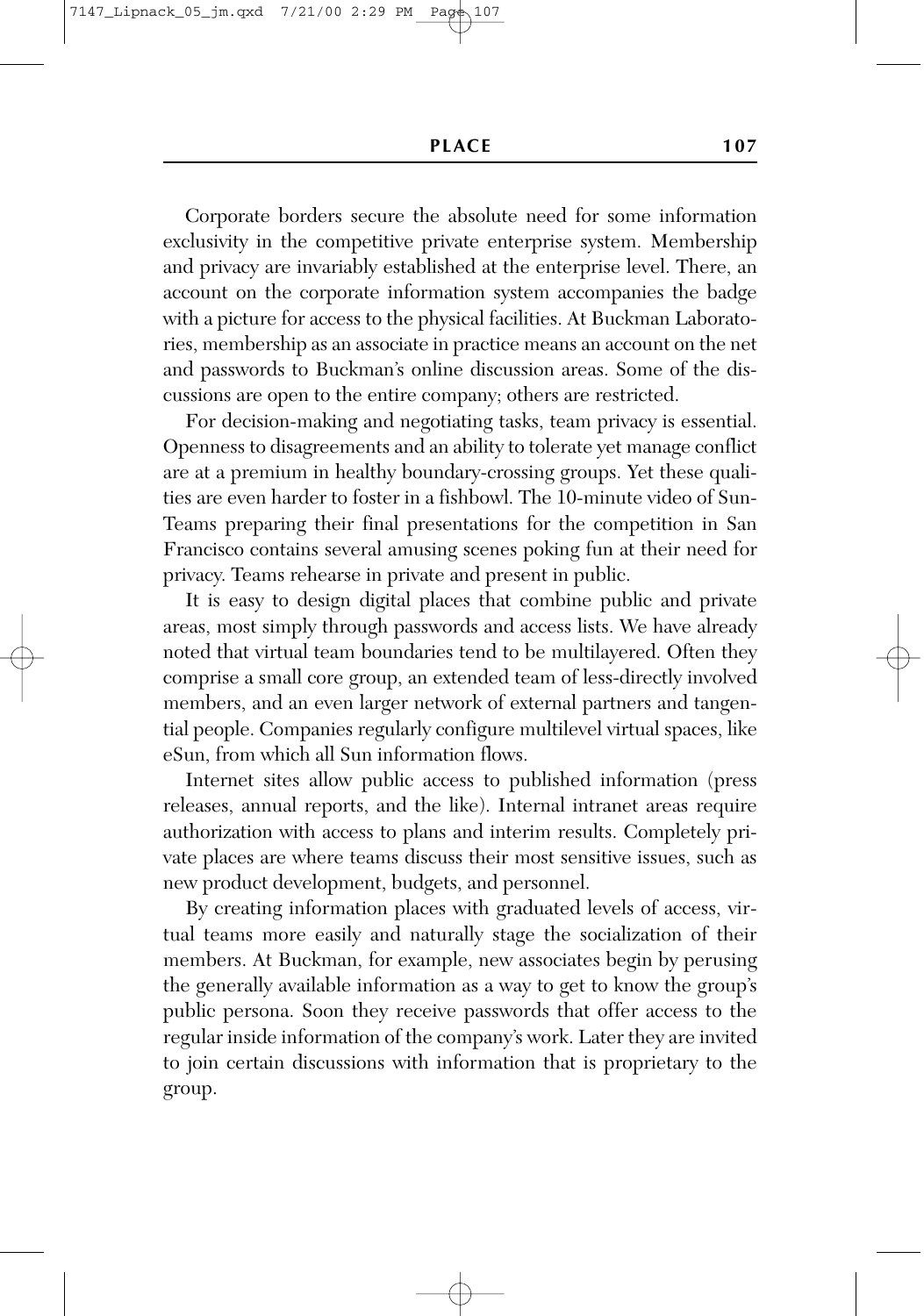# *Executive Challenge*

The social effect of increased access to information is most dramatic in the shrinkage of hierarchy. It's flattening, but it's not going away. For the most part, middle and supervisory management ranks are dwindling. Executive management is, if anything, becoming more exclusive and remote, a trend symbolized by the steep increase in CEO salaries. For all the personal aversion of many senior managers to computers (a dying generational artifact), the best and most powerful tools of digital technology have always been put at the service of executive information systems. This is not likely to change in virtual organizations.

Executives face the greatest challenge in virtual work. They above all must balance two apparently conflicting needs. On one hand, they must follow a general admonition to share information cooperatively and broadly throughout the organization. On the other hand, they have the strong requirement to protect the privacy of their own deliberations and below-the-waterline information (the disclosure of which might sink the corporate ship).

Paradoxically, at the same time hierarchical *boss-ship* is contracting, virtual teams and networks demand more *leader-ship,* not less. Many leadership roles are changing. Virtual team leaders often act more as coaches than as bosses. They are more likely to lead through influence than through coercion, and they are much more diverse in their sources of power. The behavior of protecting exclusive information from subordinates is sometimes too easily carried into executive team relationships. One unfortunate consequence of too much privacy is a corresponding diminution of cooperative pursuit of overall corporate goals by all the rest of the organization. Getting the right chemistry between public and private is hard.

Project teams are typically virtual, even if unrecognized as such. Usually they blend aspects of vertical leadership structures with horizontal patterns of expertise leadership. Teams need their own identity, socialization processes, and authority (decision-making) structures. Like vertical leaders, horizontally linked leaders of "communities of practice"12 also need their private places. They, too, exchange peerrelated information, debate standards, criticize rules, challenge ortho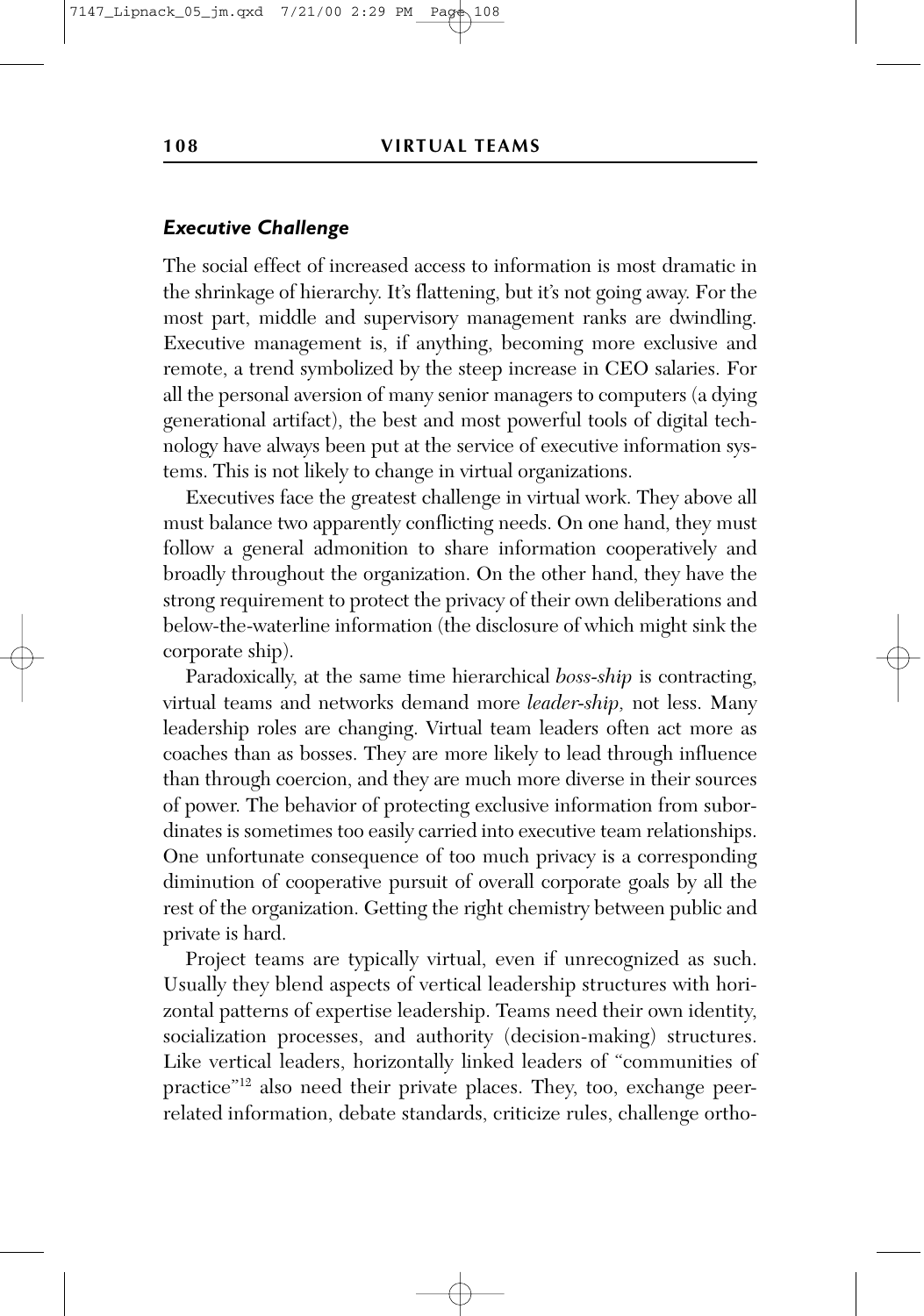doxy, and otherwise prepare to meet their public leadership tasks. Membership in communities is usually by invitation only, based on expertise and/or roles.

> *Communities of practice link people with common expertise (such as technical specialties) or similar roles (such as project managers) that address the need for horizontal leadership across virtual teams.*

## *The Future of Place*

"Can we sustain growth and performance as a purely virtual network?" This is the question that Paragon Biomedical, which runs clinical trials for major pharmaceutical companies, asks Gensler, the architecture, design, and consulting firm. Paragon's 150 people work mainly from home offices, "with state-of-the-art laptops, DSL lines at home (where available), and T1 lines into their offices," says Loree Goffigon, vice president and director, Gensler Consulting.

Gensler responds to Paragon's question and request for assistance with real estate designed to reinforce collaboration and connectivity. Their recommendations include building "corporate hearths" in each of Paragon's regions, ideal settings for face-to-face interactions. Now Paragon people can meet, train, and find workspace on demand in key locations, including Irvine, California, the company's original home.

"Philosophically, the creation of these places is about learning, access, and building community," says Goffigon. Her firm finds itself working with "a greater number of providers, including technology consultants, ad agencies, and graphic design firms. Our work is happening much more collaboratively and across a broader spectrum of organizational areas because the questions our clients are asking are more comprehensive and systemic."13

Metaphors from the physical world regularly tag the online one. People sitting at computers work on their own desktops while accessing group information on servers at sites. Desktops online may be a metaphor that in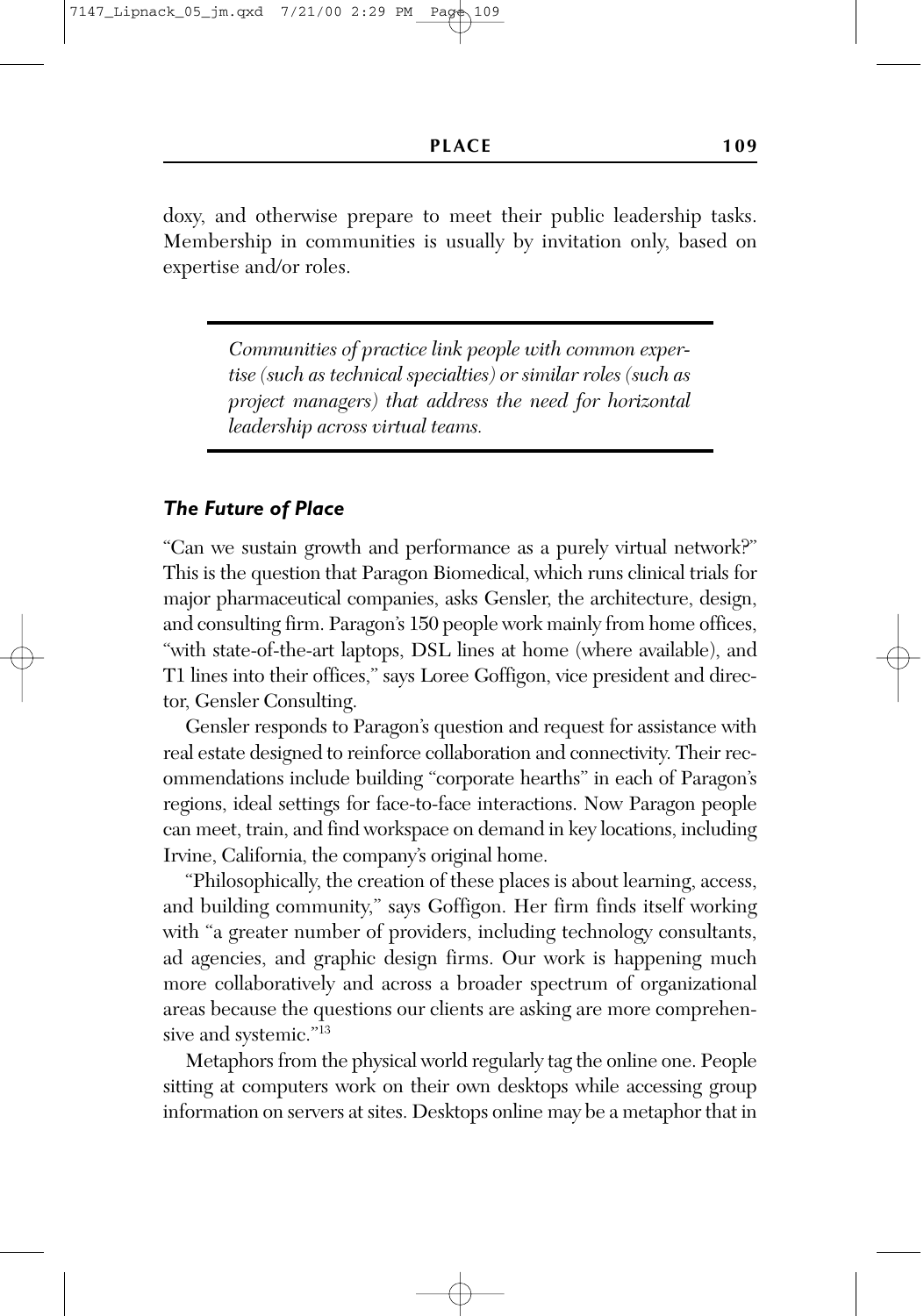time will seem as quaint as horseless carriages. Regardless, some sense of place—like a site—will persist in the human online experience.

*Site* is a crossover term. It simultaneously stands for a building (or group of them), a computer or a cluster of machines, and an ephemeral collection of bits in cyberspace, as in a web site. Physical and online sites alike range in size from small to gigantic. At the small end of the scale are physical and online rooms. At the large end of the scale are sprawling corporate campuses like Microsoft's in Redmond, Washington, and vast cyberfacilities like America Online.

The United Nations Development Programme (UNDP) is perhaps the most electronically sophisticated group at the global organization. It uses electronic networking both to carry out its mission—to build more sustainable livelihoods for all—and to encourage more direct individual and community participation worldwide in the UN.

Shortly after the Internet began its phenomenal growth following the invention of the hyperlink and browser, the UN held the Fourth World Congress on Women in Beijing in 1995. John Lawrence (at that time the principal technical adviser at UNDP) and his colleagues "worked from behind the scenes," he says (echoing Goffman's language), to offer a global window into the event. Supported by the Education Development Center of Newton, Massachusetts,<sup>14</sup> the group "rented an electronic virtual room where anyone could come in to discuss issues that relate directly to agendas raised." During the summit itself, they scanned relevant documentation on to the Internet site as it became available. Annotated summaries of sessions were available during or just moments after events took place so that anyone anywhere in the world with Internet access could view and react to them.

As teams and organizations expand their presence online, they will continue to create online places that are analogous to the information resources available in physical places. Each organization that goes online invariably creates its own digital place, stocking it with information and products previously available only in physical places. Most often, this is simply a set of shared folders where documents are stored, usually organized by the content of the group's work. Group identity and process information are haphazardly organized and stored, if at all.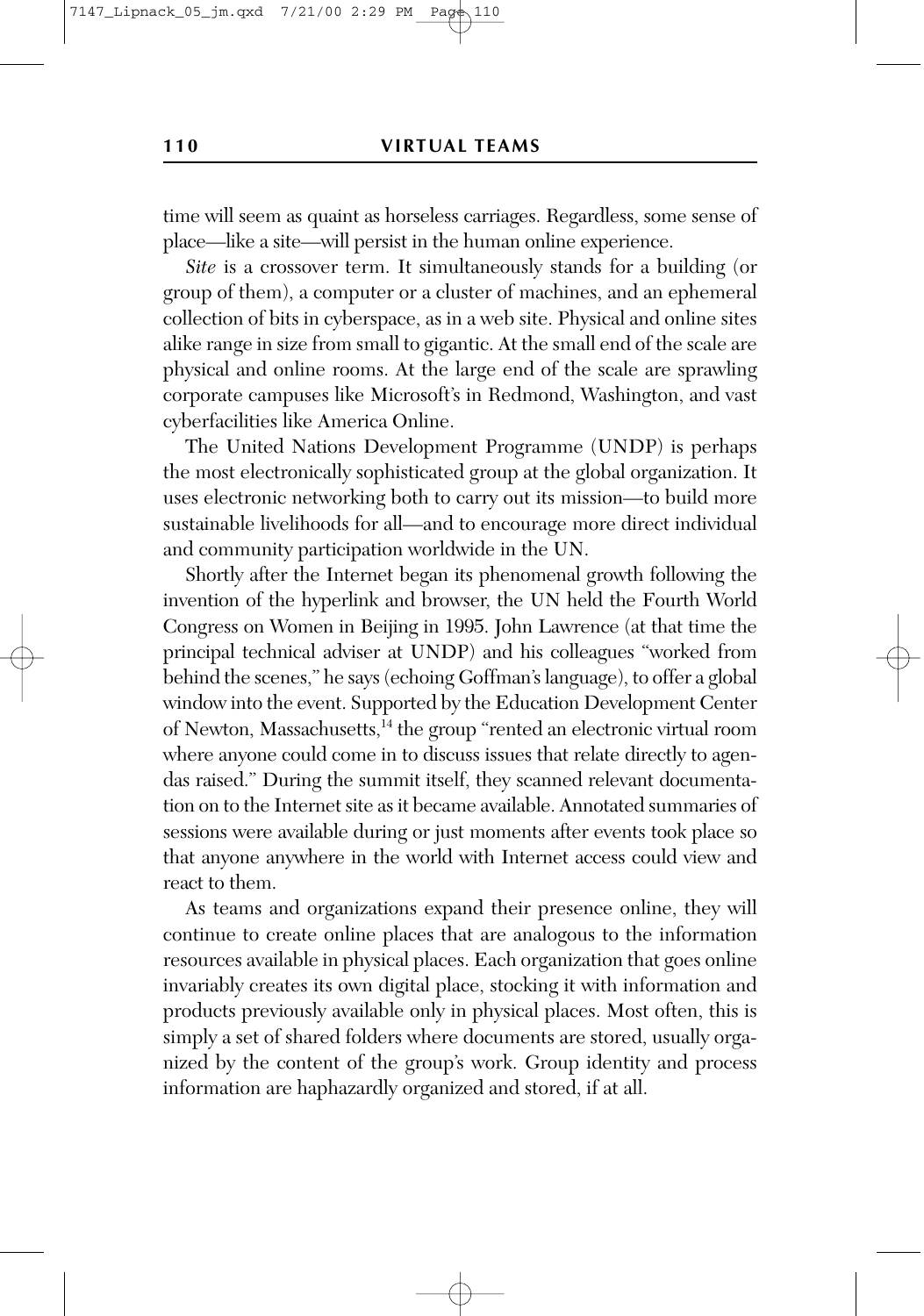People create online places from the ground up. To do so, they use virtual analogs of desktops, rooms, offices, factories, malls, and communities. These and other familiar "place" metaphors serve as the building blocks for local cyberspace. We anticipate these metaphors will rapidly evolve from cartoonlike storefronts and graphical menus to increasingly sophisticated three-dimensional virtual realities that members will walk into and around. As the early computer-game-playing generations of kids grow up, they are incorporating the representational features of game technology into virtual team interfaces. Working in a virtual room is increasingly an *experience.*

# **Two Places**

To operate effectively across boundaries, virtual teams become masters of media. They need to be media-savvy in two very important ways by creating

- *Product places* to prepare and deliver results, such as new products, decisions, reports, and plans.
- *Process places* to run their own organizations, because the actual time the team spends creating, specifying, designing, and managing itself is largely informational work.

Information Age technology products always have occupied a privileged position in the world of virtual work. They benefit from a basic axiom of going virtual.15

> *Digitize early and often. Start your results in digital form and keep them digital as long as possible.*

The development of products in digital form offers one significant way that virtual teams can go beyond physical-place metaphors. This capability has been slowly developing for the past two decades.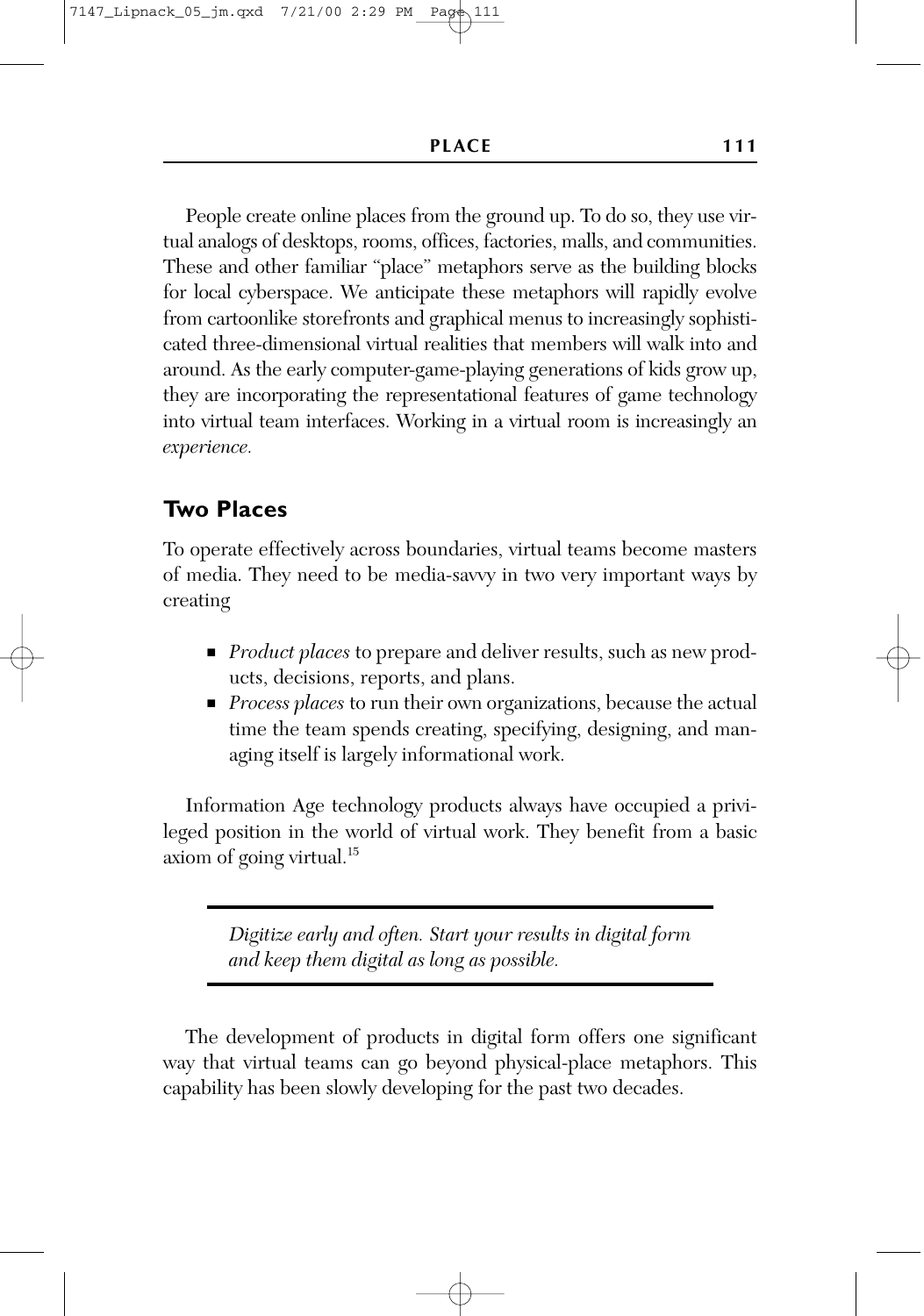## *Calypso*

One early example of an astonishingly successful global virtual team is the Calypso Project that flourished in Digital Equipment Corporation's mid-1980s. It was in the company's heyday, when it had the world's largest internal network and was selling its popular MicroVAX computers as fast as it could produce them.16 Through a then-unique process of virtual product development, this team created a revolutionary new minicomputer design. It was so robust that it served as the basis for a major product line, the VAX 6000 series. At the same time, the Calypso team built a production capacity that saw the first machines roll out simultaneously from three plants separated by an ocean. Everything was done in record time, and the project generated \$2 billion in revenues the first year (1980 dollars!) and many billions more in the years following.

From the beginning, Calypso put its whole product design online. Thus it closed the loop on what had been a gradual transition through the 1970s in engineering and manufacturing design from analog to digital processes. The project's most intriguing technology innovation was its product database that contained everything from chip design to the metal "skins" of the machines. The product design itself was the team's "place."

Everyone on the team had access to the whole product database. At the same time, the communications system was designed to notify people only when changes were made in areas that they had previously specified as important to them. Thus, the product itself in its digital form became a highly specialized primary communications medium.

While a computer hardware design eventually must go from bits to atoms as a machine is made, software is a pure product of the digital age. Software is a truly ephemeral thing that naturally lives in virtual space. Software teams have always been at the leading edge of virtual work. Two key factors genetically code them for success. First, they have a commonly accessible online product focal point for their interdependent tasks. Second, they tend to have the necessary computer technology for communicating easily across boundaries. In our experience, the weakness of distributed software teams usually lies in their people and organizational issues, not in access to their common product or the availability of technology.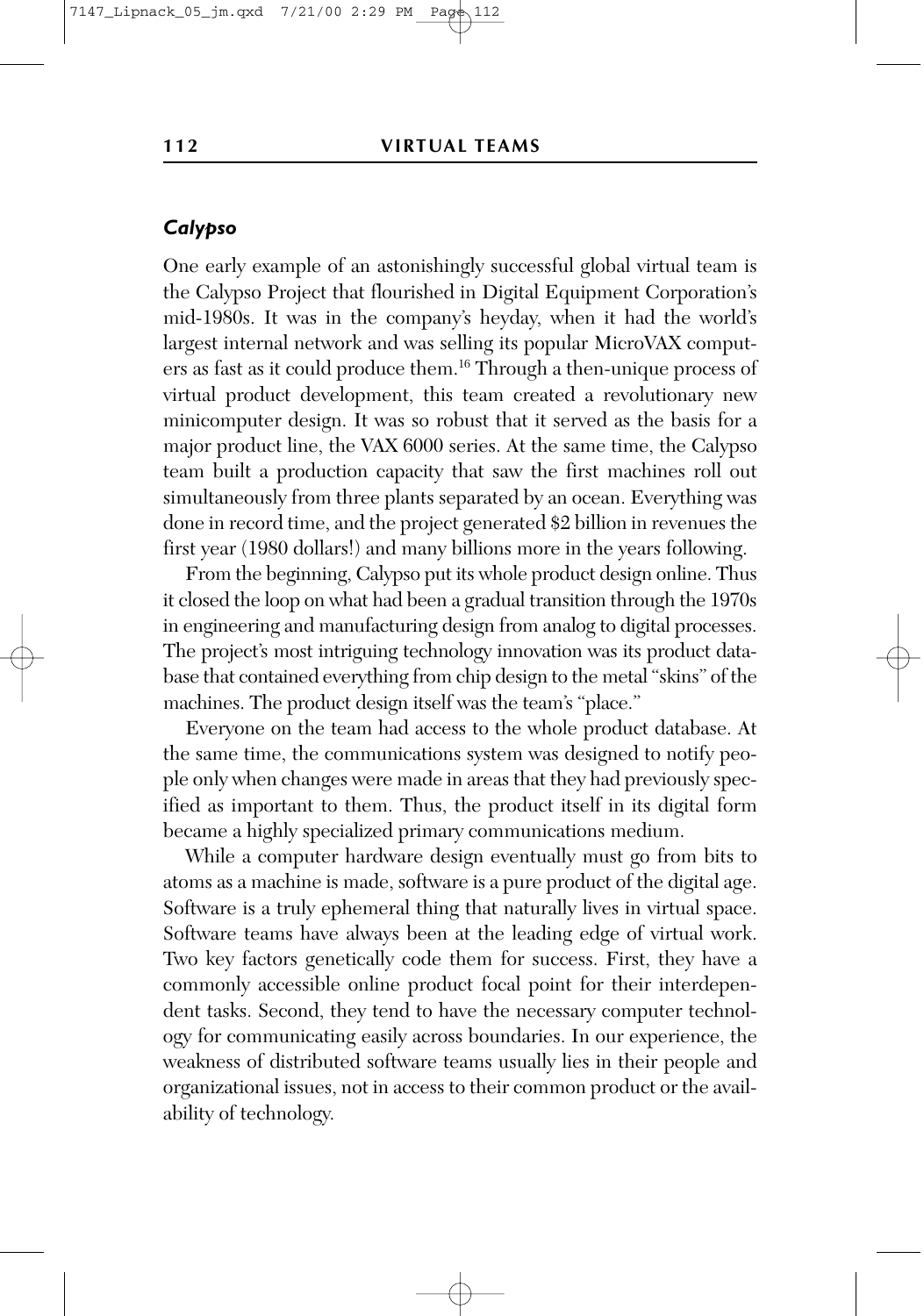Some software efforts are not only broad in scope and complexity, but require agreements of a larger community to be useful. Such was the case with the late-1990s sudden appearance and stunningly rapid development of the open source Linux operating system. This was not the first time a community has created a product.

One early very successful Internet-based global software project was the distributed community that developed the Ada language. Military and other applications that require very fast real-time data processing for systems such as the Boeing 747 use Ada. Beginning in the mid-1970s, a core group of a half-dozen people engaged with a larger set of 100 key contributors in 20 countries. Together, they carried on a complex set of technical conversations over DARPANET, the military forerunner to the Internet. Over the multiyear course of the project's development, the conversation volume grew to  $10,000$  comments.<sup>17</sup>

Using your product as the lodestone for place does not have to be big and complicated. It can be as simple as a memo or report. At the University of Texas, Kathleen Knoll and Sirkka Jarvenppa conducted studies of virtual teams who had never met yet who were asked to produce common products. They analyzed data from 19 teams numbering from three to seven graduate students each at 13 different universities in nine countries who used only e-mail to communicate.18 The best predictor of success for these extreme teams seemed to be a decision "during or soon after brainstorming, to work from a common document summarized from everyone's comments. This process seems to help the teams collaborate."

Teams that produced common documents early in the process generally communicated more frequently. They also had more consistent and even participation, showed less conflict, and evinced more satisfaction in the project. Finally, they demonstrated a "greater sense of team," meaning that they communicated "feelings, context, sensory information, roles, and identity."

#### *Process Rooms*

"War rooms" are one device that teams use to dive deep into a project and complete it.